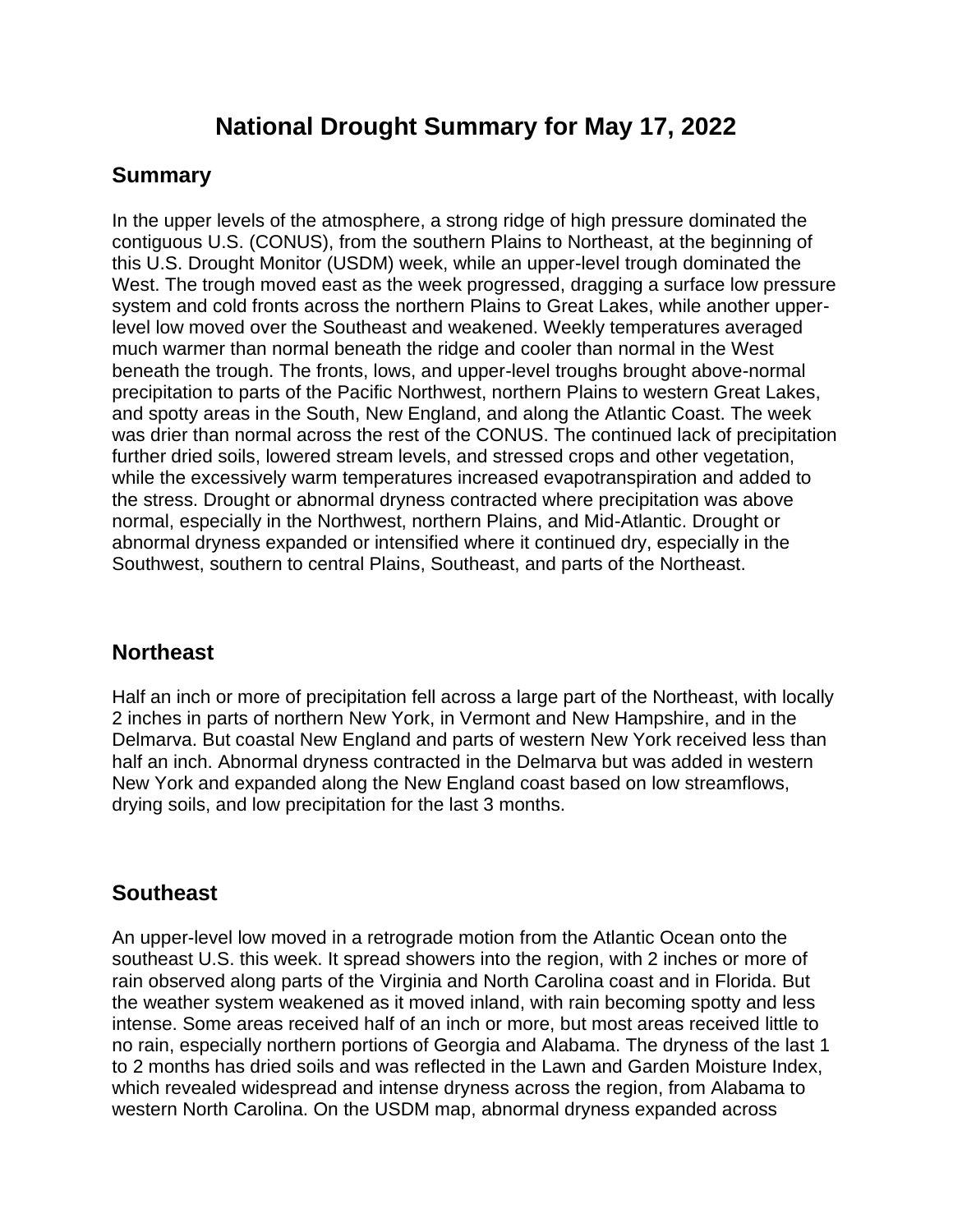northern Alabama to western North Carolina, and pockets of moderate to severe drought expanded in coastal parts of the Carolinas and Georgia. The heavier rains along the coast contracted abnormal dryness and moderate drought in parts of Virginia and North Carolina, and severe drought contracted in southern Florida. According to May 15 statistics from the U.S. Department of Agriculture (USDA), 62% of the topsoil moisture in Georgia and South Carolina was short or very short (dry or very dry), 42% was short or very short in Florida, and 39% so rated in Alabama.

#### **South**

All of the states in the South region had areas of rain with amounts of half an inch or more, but large areas also received no rain. Temperatures were persistently hot throughout the week, increasing evapotranspiration, further drying soils, and stressing crops and vegetation. On May 15, Abilene, Texas recorded 8 days in May with 100 degree-F temperatures. This set a new record for the highest number of days in May with 100 degree temperatures. The previous highest number of days for Abilene was 7 days, set in 2000 and in 1927. Recent dryness is compounding long-term dryness, especially in western parts of the region. By some measures, Culberson County in Texas had the driest September-April on record and second driest December-April, and that is not counting the dryness so far in May. Corpus Christi, Texas recorded the third driest February-May to date out of 136 years of record. According to USDA statistics, 86% of the topsoil moisture in Texas was short or very short, and 53% was short or very short in Oklahoma and Louisiana; 74% of the pasture and rangeland was in poor or very poor condition in Texas; and 81% of the winter wheat in Texas and 52% in Oklahoma was in poor or very poor condition. Drought or abnormal dryness contracted in the few areas in Texas and Oklahoma where more than an inch of rain fell on Dx areas. But abnormal dryness and moderate to exceptional drought expanded in many more areas of Texas. Abnormal dryness and moderate to extreme drought expanded in southwest Louisiana, and abnormal dryness grew in Tennessee.

#### **Midwest**

A large swath of Minnesota received 2 or more inches of rain, with locally up to 5 inches, and 2 inches or more fell over northern parts of Wisconsin and Michigan. Up to half of an inch fell over parts of the other states in the region, but much of Iowa and parts of southern Wisconsin and Illinois received little rain. The rain removed the abnormal dryness that was in northeast Minnesota. Parts of the Ohio Valley have been dry for the last 1 to 2 months, but on-the-ground conditions do not support the introduction of D0 at this time; streamflows, soil moisture, surface water supplies, and vegetation are in good condition, and the dry weather is providing optimal conditions for agricultural interests to work the fields.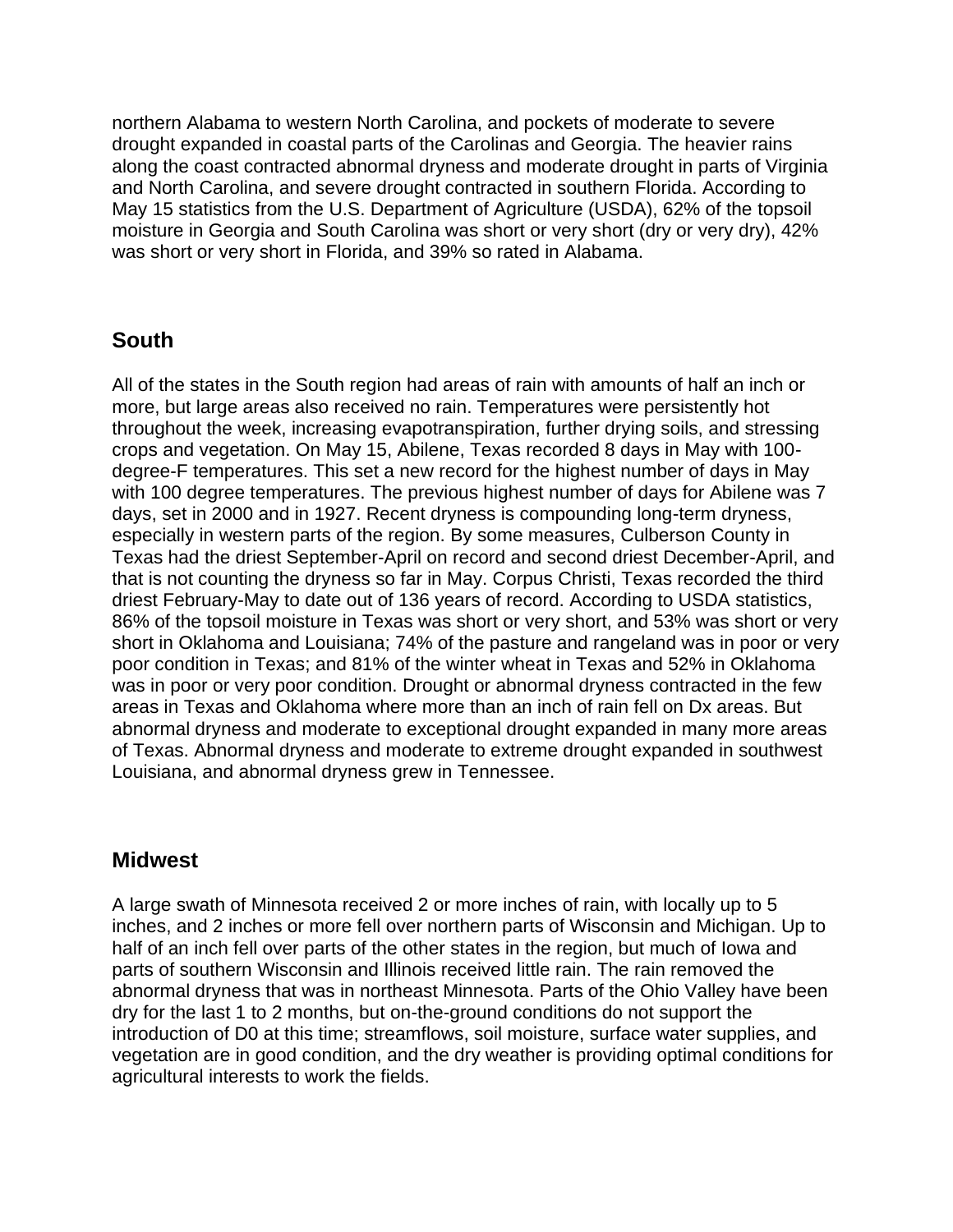#### **High Plains**

Northern and eastern parts of the High Plains were wet this week while western and southern parts were dry. Two inches to locally over 4 inches of precipitation fell over parts of North Dakota and eastern Montana, and half an inch or more was widespread over the Dakotas, northern Wyoming, and eastern parts of Nebraska and Kansas. But most of Colorado received no precipitation this week and very little occurred over southern Wyoming and western parts of Nebraska and Kansas. Moderate to exceptional drought expanded in Colorado, extreme to exceptional drought expanded in Kansas, extreme drought expanded in Nebraska, and abnormal dryness expanded in western Montana. To the north, abnormal dryness and moderate to severe drought contracted in North Dakota, eastern Montana, and northern Wyoming. Severe to extreme drought expanded in Meade County, South Dakota, to reflect impacts and moisture conditions that included low or no surface water, very short pasture and range conditions, and general poor vegetation. The widespread D3 degradations through southeast Colorado and into the San Luis Valley were a result of very dry and windy conditions over the last few months. According to USDA statistics, in Colorado, 52% of the pasture and rangeland and 45% of the winter wheat were in poor to very poor condition, and 41% of winter wheat in Kansas was in poor or very poor condition, with the statistics 77% for pasture and rangeland in Montana, 49% for pasture and rangeland in Wyoming, 44% for pasture and rangeland in South Dakota, and 41% for pasture and rangeland in Nebraska. The USDA statistics show 60% of Colorado's topsoil short or very short of moisture, 73% for Montana, 58% for Wyoming, 51% for Kansas, and 37% for Nebraska.

#### **West**

Pacific weather systems brought 2 or more inches of precipitation to the coastal ranges and windward portions of the Cascades in Oregon and Washington, with half an inch or more from northeast Oregon to northern Idaho and in eastern Montana. Less than half an inch fell in other parts of the Pacific Northwest and northern Rockies. Little to no precipitation occurred across the southern states in the West region, from California to New Mexico. Weekly temperatures averaged cooler than normal except in the Four Corners states. The hot temperatures in New Mexico continued to increase evapotranspiration and dry soils. The Calf Canyon/Hermits Peak fire exceeded 298,000 acres burned, becoming the largest wildfire in modern New Mexico history. Moderate to exceptional drought expanded in New Mexico; extreme drought expanded in Utah; moderate to extreme drought expanded in Arizona; and exceptional drought from Nevada crept southward into northwest Arizona. Further north, extreme drought was removed from Washington, while abnormal dryness and moderate to exceptional drought contracted in Oregon. The precipitation of recent months in the Pacific Northwest has helped refill some reservoirs, especially the smaller ones. But larger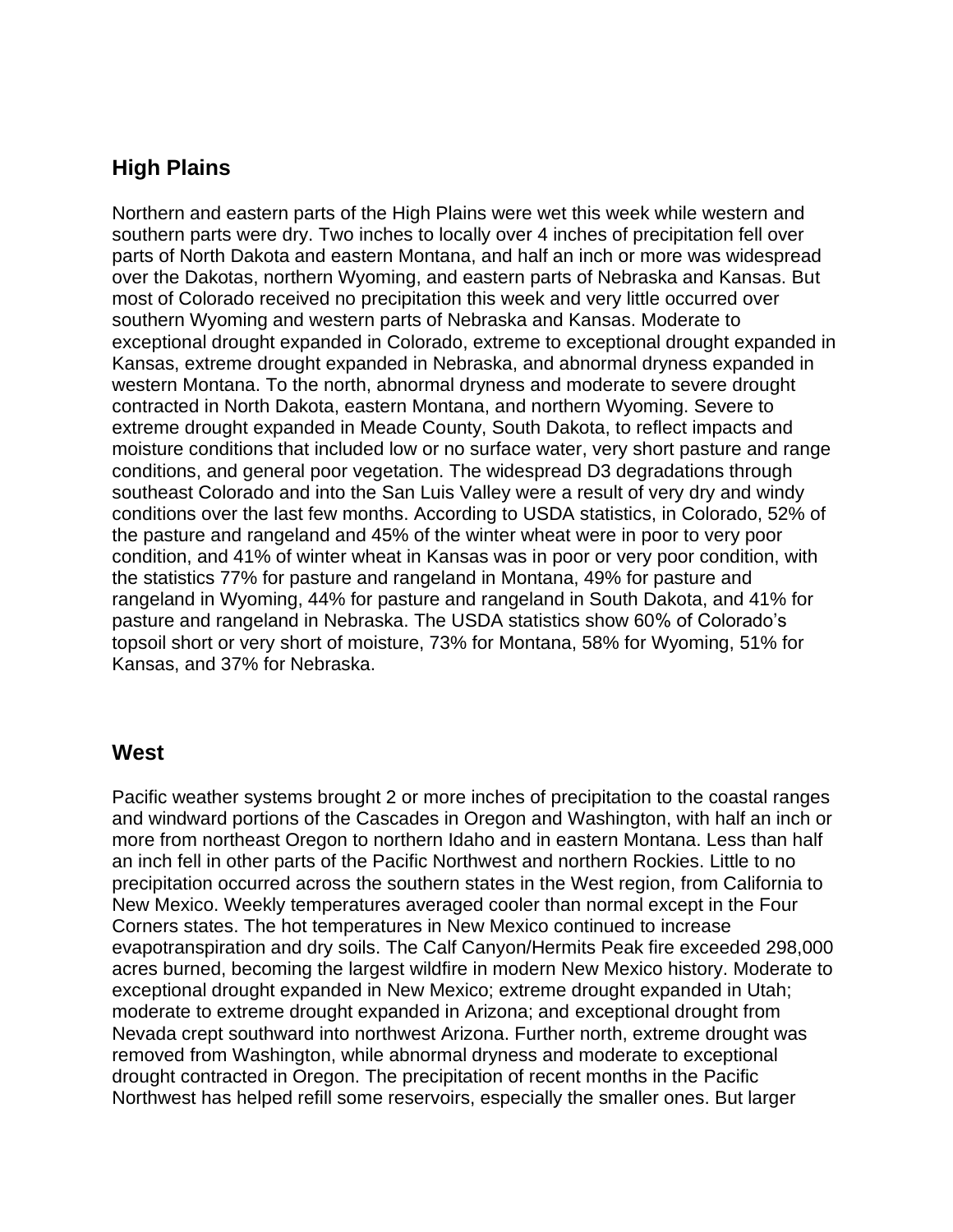ones remain depleted, including Oregon's Crescent Lake reservoir, which is 12% full, Prineville (32%), Phillips (13%), Warm Springs (18%), Owyhee (46%), Howard Prairie (16%), Emigrant (26%), and Hyatt (20%). According to USDA statistics, 89% of the topsoil moisture was short or very short in New Mexico, 47% in Utah, and 40% in Nevada, and 51% of the pasture and rangeland was in poor or very poor condition in New Mexico.

## **Caribbean**

Low streamflow, low soil moisture, and dry conditions for the last 1-3 months, plus an increase in grass fires, prompted expansion of abnormal dryness and moderate drought in Puerto Rico.

The U.S. Virgin Islands remained on the dry side for another week. St. Croix only received 0.18 inches of rain this week, and groundwater levels continued to recede in the past few weeks, resulting in extreme short- and long-term drought. On St. Thomas, only 0.04 inches of rain was reported at Cyril E. King Airport, and groundwater continued to recede this week. Long-term abnormal dryness continued as long-term precipitation deficits continued. Moderate short- and long-term drought prevailed this week. St. John was similarly dry this week. Only 0.19 inches of rain at Windswept Beach was observed this week, and groundwater levels continued to slowly drop in the past few weeks. This resulted in moderate short- and long-term drought conditions over the island.

## **Pacific**

Abnormal dryness continued in southwest Alaska. The last 1 to 2 months have been drier than normal across the southern Alaska coast, but snowpack was mostly near to above normal, so no change was made to the USDM status in Alaska.

Trade wind conditions and stable conditions aloft were responsible for the dry week in Hawaii. The dry week gave residents on the windward side of the islands a reprieve from recent wet weather. Abnormal dryness was expanded eastward to cover the southeast quadrant of Kauai as far as Lihue. On the windward side of the Big Island, moderate drought was pulled back a bit to reflect improving pasture conditions.

American Samoa was on the wet side compared to last week and remained free of dryness, leaving the islands in good standing. Pago Pago received 6.27 inches, Siufaga Ridge reported 7.98 inches, and Toa Ridge received 5.41 inches.

Rainfall for the Republic of Palau was normal, with Palau IAP receiving 3.26 inches and Koror COOP reporting 4.93 inches for the week. The area remained free of dryness.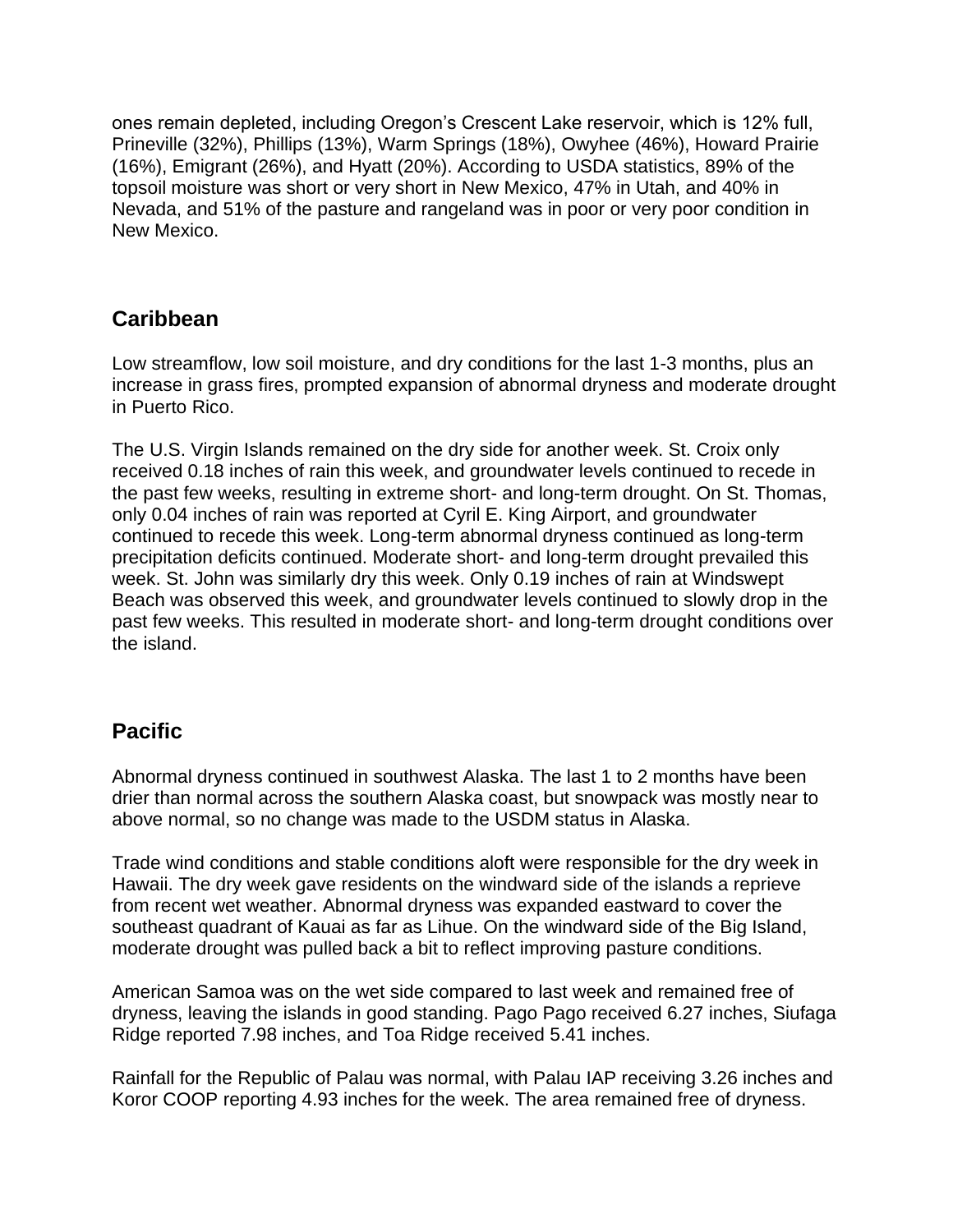The Mariana Islands were on the dry side for the past three weeks. Decent rains have been confined to a small part of western Guam due to gentler trades triggering some island-effect showers. Grasses are drying up again but no impacts have been reported. Despite the March and April wet conditions, drier conditions prevailed at Saipan in the past three weeks, with precipitation ranging from 0.14 to 0.4 inches. This week, Saipan received 0.26 inches of rain (with 1 day missing), while the ASOS and NPS reported only 0.31 and 0.26 inches, respectively. Dry conditions for the last few weeks have continued on Guam, where only 0.19 inches of rain was reported (with two days missing). This deterioration resulted an abnormally dry condition on Guam and Saipan. Drier conditions also occurred on Rota this week, with 0.47 inches of rain being reported (with two days missing). However, abnormally conditions have not yet developed on Rota.

The Federated States of Micronesia remained free of drought and abnormal dryness this week at most locations for which depictions were made. However, drier conditions (less than 2 inches) were observed on Kapingamarangi in the past 5 out of 6 weeks, with no rainfall reported last week and this week (with 2 days missing). Thus, abnormal dryness has developed on Kapingamarangi. On Pingelap, less than 2 inches of rain was reported in the past two weeks (only 0.88" rain was observed last week with no missing days and 1.7 inches this week with 2 days missing. However, abnormal dryness has not yet developed on Pingelap. On Yap, wet recent weather continued as 3.3 inches of rain fell this week (with 3 days missing). In Ulithi, despite the drier conditions observed in the past two weeks, 2.48" of rain was reported this week (with 3 days msg). About 4.42 inches of rain was reported on Woleai this week (with 3 days missing). No depiction was made for Fananu, as data from there are missing. At Chuuk, 0.98 inches of rain was reported this week (with 3 days missing). However, with wet conditions in the past 3 weeks, Chuuk remained free of dryness. Lukunor, despite 0.34 inches of rain reported (with 3 days missing) this week, remains drought free following very wet 4 weeks. On Nukuoro, conditions remained wet this week, with 4.43 inches of rain. Pohnpei received 2.35 inches of rain this week, continuing wet recent weather. Despite 0.59 inches of rain reported (with 4 days missing), Kosrae remained wet following the very wet March, April, and early May.

The Marshall Islands were mostly wet for the week, apart from Wotje, which received 0.95 inches of rain this week (with 2 days missing). Less than 2" of rain was also observed at Wotje in the past two weeks, and severe short- and long-term drought continued this week. On Ailinglapalap, 0.48 inches of rain was reported this week (with 2 days missing), following 2.98 inches last week, so drought-free conditions continued. Kwajalein reported 0.48 inches of rain this week (with 2 days yet to be accounted for), following very wet conditions (3.56 inches of rain) last week, and remained drought-free. Jaluit observed 1.09 inches of rain this week, with 3 days missing. However, because Jaluit had a very wet couple of months (i.e., March and April had 23.6 and 11.87 inches of rain, respectively), it remained free of dry conditions. Majuro reported 1.07 inches of rain this week (with 2 days missing). Despite Majuro having two consecutive dry weeks in May, it received more than 24 inches in April, so it remained free of dryness. Mili received 5.33 inches this week and remained in wet conditions.